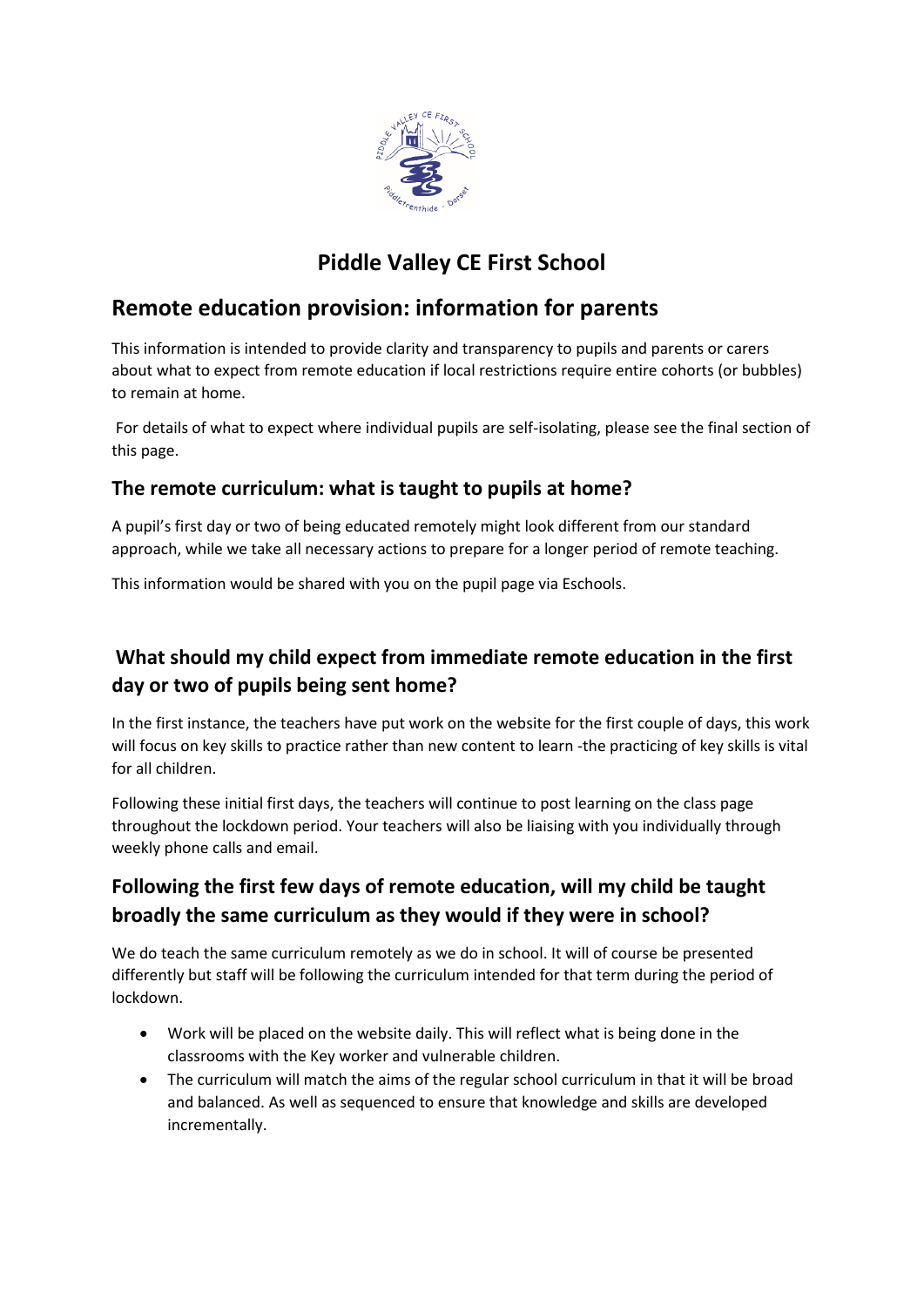The activities set will be meaningful and offer challenges. However, we are mindful of the pressures of home learning for parents also working from home so will aim to develop independence within the tasks

● The learning will therefore be a mixture of independent tasks including practice and reinforcement activities as well as recorded and possibly live direct teaching. As it states in the Department of Education guidance recorded teaching may be by the child's teacher but may also be from a 3rd party such as White Rose, Oak Academy or BBC etc.

● Through eschools and in our weekly phone calls with parents, we will be able to provide pupils with feedback on their learning Remote teaching and provide support with resources etc.

### **How long can I expect work set by the school to take my child each day?**

We expect that remote education (including remote teaching and independent work) will take pupils broadly the following number of hours each day:

For Reception children, we would expect you to be supporting your child's learning for about 2 hours per day.

For Key Stage 1 (Years 1 and 2), for about 3 hours per day.

For Key Stage 2 (Years 3 and 4), for about 3-4 hours per day.

## **Accessing remote education**

#### **How will my child access any online remote education you are providing?**

The learning will be delivered through Eschools via pupils learning platform.

We use a range of online resources to support learning at home. These include Spelling Shed, Oxford reading books, White Rose and Oak Academy.

## **If my child does not have digital or online access at home, how will you support them to access remote education?**

We recognise that some pupils may not have suitable online access at home. We take the following approaches to support those pupils to access remote education:

- We will provide printed materials in a home learning pack for any family that cannot access online learning.
- Parents are able to request a device from school either when there are no suitable devices in the household or family members are sharing devices. We will use the DfE initiative when available (e.g. laptops for vulnerable children) to help support families with devices.
- A weekly timetable will be provided for each child at the start of the week with links to resources.
- All work submitted when requested can be emailed to the class teacher email account via Eschools.
- Commercially available websites supporting the teaching of specific subjects or areas, including video clips or sequences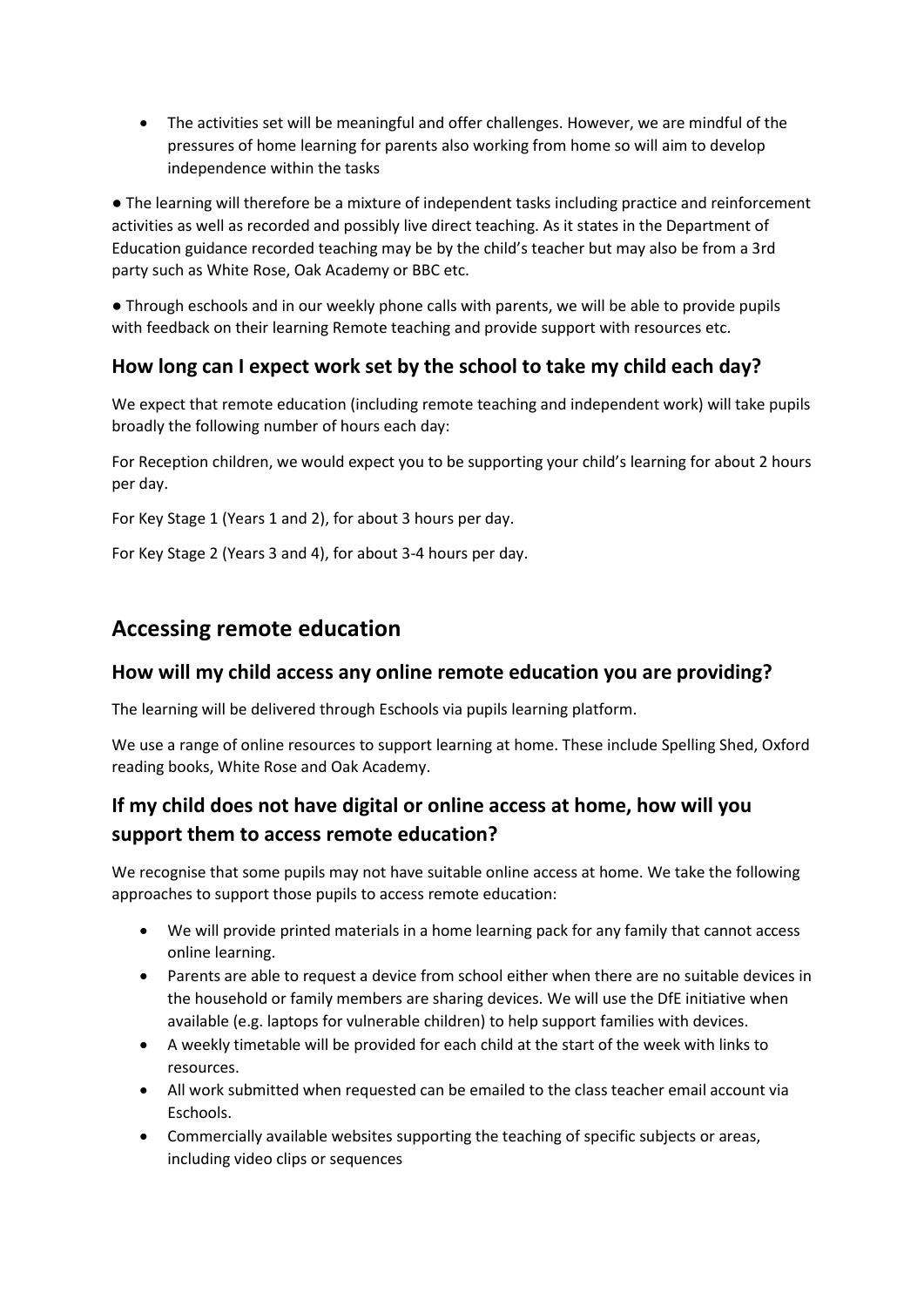- Recorded teaching (e.g. Oak National Academy lessons, video/audio recordings made by teachers)
- Textbooks and reading books pupils have at home

### **How will my child be taught remotely?**

We use a combination of the following approaches to teach pupils remotely:

- We will cover a broad curriculum through our remote provision.
- A weekly overview will be provided at the start of each week with a guide to how long each activity should take.
- Lessons will be presented through PowerPoints which will outline the tasks and include links to other resources including video recordings of the class teacher.
- Commercially available websites supporting the teaching of specific subjects or areas will be signposted to parents.

## **Engagement and Feedback**

## **What are your expectations for my child's engagement and the support that we as parents and carers should provide at home?**

We understand the difficulties of home learning and are clear in our expectation that parent's prime concern during these challenging times, should be the wellbeing of the children, themselves and their families.

We expect the children to attempt all learning set. We don't mind which order it is done and have left that flexible to fit in with a busy home/school environment.

Children should be reading each day with and to an adult or sibling.

We hope parents are able to establish a daily routine of home learning and that all parents maintain a minimum focus on regular spelling, reading and mental maths.

## **How will you check whether my child is engaging with their work and how will I be informed if there are concerns?**

We will be monitoring all online systems and checking on Pupils engagement.

Where we are concerned parents will be told through weekly phone calls and offered further support if necessary. We will be checking in with all parents and children weekly.

#### **How will you assess my child's work and progress?**

Feedback can take many forms and may not always mean extensive written comments for individual children. Our approach to feeding back on pupil work is as follows:

 Work that is sent in to school via email is seen by the class teacher and feedback is given by the class teacher. This will be verbally through a telephone call or video message.

# **Additional support for pupils with particular needs**